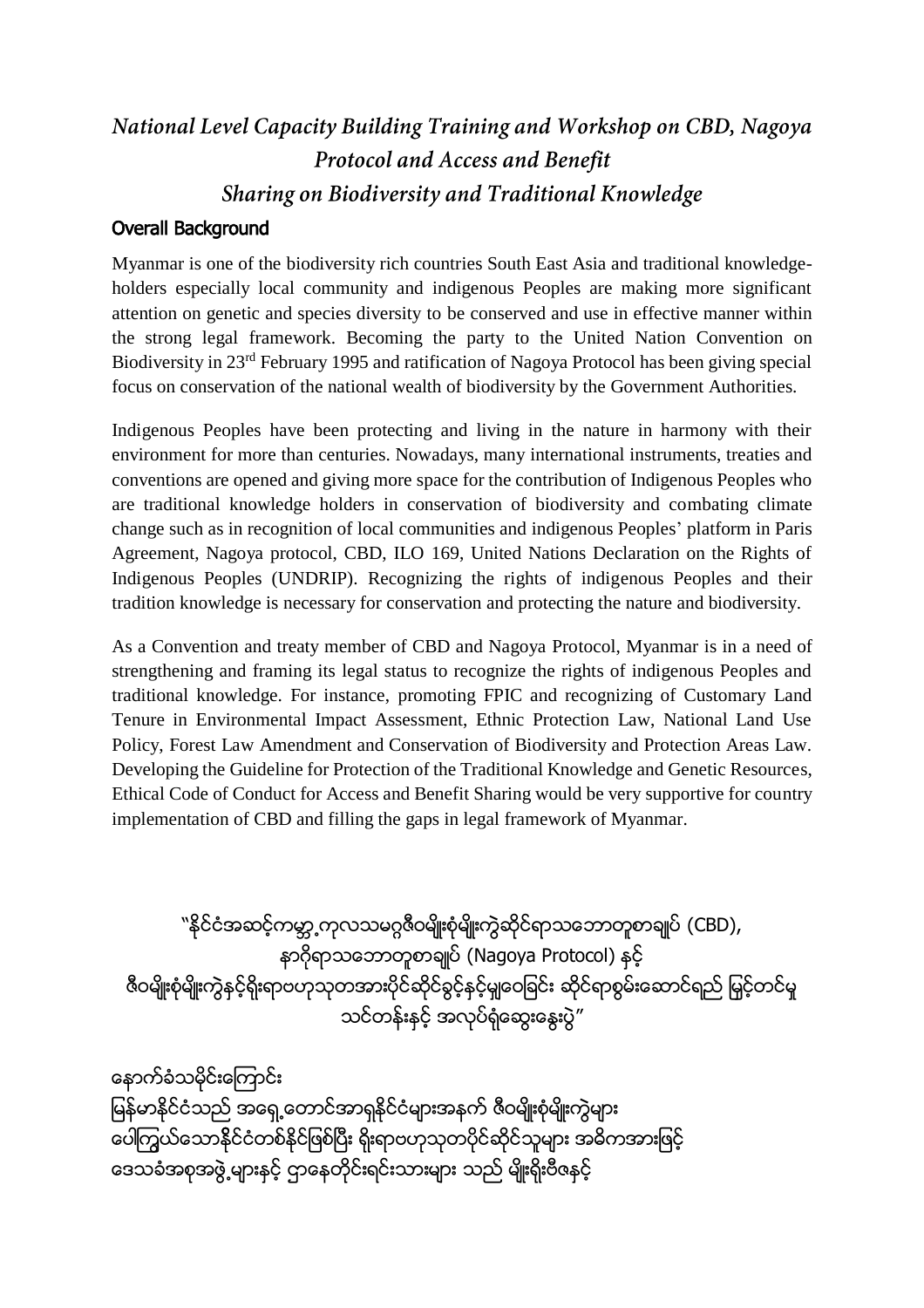မျိုးစိတ်အမျိုးအစားများကိုကာကွယ်ထိန်းသိမ်းခြင်းနှင့် အသုံးချခြင်းတို့ကို အကျိုးရှိသောနည်းလမ်းဖြင့် နိင်မာသော ဥပဒေမူဘောင်အတွင်းတွင် ပိုမို၍သိသာထင်ရှားစွာ စိတ်ဝင်တစား လုပ်ကိုင်လျှက်ရှိပါသည်။ အစိုးရအနေဖြင့် ၁၉၉၅ ခုနှစ်၊ ဖေဖော်ဝါရီလ (၂၃) ရက်နေ့တွင် ကမ္ဘာ့ကုလသမဂ္ဂဇီဝမျိုးစုံမျိုးကွဲဆိုင်ရာစာချုပ်ကို သဘောတူညီမှုလက်မှတ်ရေးထိုးသော နိုင်ငံဖြစ်လာပြီး နာဂိုရာ သဘောတူစာချုပ်ကိုလည်းသဘောတူညီမှုလက်မှတ်ရေးထိုးကာ နိုင်ငံ၏ချမ်းသာကြွယ်ဝသော ဇီဝ မျိုးစုံမျိုးကွဲများကို အထူးထိန်းသိမ်းစောင့်ရှောက်လာလျှက်ရှိပါသည်။ ဌာနေတိုင်းရင်းသားများသည် ၄င်းတို့၏သဘာဝပတ်ဝန်းကျင်များကို သဟဇာတညီညွတ်မှုုတစွာဖြင့် ရာစုနှစ်ပေါင်းများစွာ ထိန်းသိမ်းစောင့်ရှောက် နေထိုင်လာခဲ့ကြပါသည်။ ယခုအခါတွင် ပဲရစ်သဘောတူညီချက်တွင်ပါဝင်သော ဌာနေတိုင်းရင်းသားများဆိုင်ရာ ပလပ်ဖောင်း၊ နာဂိုရာ သဘောတူစာချုပ်၊ ကမ္ဘာ့ကုလသမဂ္ဂဇီဝမျိုးစုံမျိုးကွဲဆိုင်ရာသဘောတူစာချုပ် (CBD)၊ အပြည်ပြည်ဆိုင်ရာ အလုပ်သမားအဖွဲ့ အစည်း (ILO 169)၊ ဌာနေတိုင်းရင်းသား လူမျိုးများအခွင့်အရေးဆိုင်ရာ ကမ္ဘာ့ကုလသမဂ္ဂကြေငြာစာတမ်း (UNDRIP) အစရှိသော များစွာသောအပြည်ပြည်ဆိုင်ရာ အထောက်အပံ့များ၊ သဘောတူစာချုပ်များနင့် သဘောတူညီချက်များသည် ရိုးရာဗဟုသုတထိန်းသိမ်း ေစာင့်ရှောက်ခြင်းနင့် ရာသီဥတုပြောင်းလဲခြင်းကို ခုခံတိုက်ခိုက်ခြင်းတို့တွင် ရိုးရာဗဟုသုတကို ကိုင်စွဲထားသူများ ဖြစ်ကြသော ဌာနေတိုင်းရင်းသားများအား ပွင့်လင်းမြင်သာမှုရှိရှိ ပိုမိုနေရာပေးလာကြသည်။ သဘာဝနှင့် ဇီဝမျိုးစုံမျိုးကွဲများအား ထိန်းသိမ်းစောင့်ရှောက်ခြင်းနင့် ကာကွယ်ခြင်းတို့တွင် ဌာနေတိုင်းရင်းသားများ၏ အခွင့်အရေးနှင့် ၄င်းတို့၏ရိုးရာဗဟုတအား အသိအမှတ်ပြုခြင်းမှာ မရှိမဖြစ်လိုအပ်သော အကြောင်းအရာ တစ်ခုဖြစ်သည်။ ကမ္ဘာ့ကုလသမဂ္ဂဇီဝမျိုးစုံမျိုးကွဲဆိုင်ရာစာချုပ် (CBD) ကိုသဘောတူညီမှုလက်မှတ် ရေးထိုးထားသောအဖွဲ့ ဝင်နိုင်ငံ ဖြစ်သည့်အလျောက် မြန်မာနိုင်ငံသည် ဌာနေတိုင်းရင်းသားများ၏အခွင့်အရေးနင့် ရိုးရာဗဟုသုတ ကို အသိအမှတ်ပြုရန် ၄င်း၏တရားဥပဒေစိုးမိုးရေးကို ပိုမိုခိုင်မာအောင် ပြုလုပ်သင့်သော ဥပဒေများ မြောက်များစွာ ရှိနေပါသည်။ သာဓကအားဖြင့် လွတ်လပ်သောကြိုတင်အသိပေးတိုင်ပင်မှုနှင့်လူထု သဘောထားရယူခြင်း (FPIC) ကိုအားပေးခြင်းနှင့် ပတ်ဝန်းကျင်ထိခိုက်မှုစမ်းစစ်ခြင်း (EIA)၊ တိုင်းရင်းသားလူမျိုးစုများအားကာကွယ်စောင့်ရှောက်သည့်ဥပဒေ (Ethnic protection Law)၊ အမျိုးသားမြေ အသုံးချမှုမူဝါဒ (National Land Use Policy)၊ သစ်တောဥပဒေပြင်ဆင်ချက် (Forest Law Amendment) နှင့် ဇီဝမျိုးစုံမျိုးကွဲများနှင့် သဘာဝထိန်းသိမ်းနယ်မြေ ဥပဒေများအား အသိအမှတ်ပြုသည့်ဥပဒေ အစရှိသည်တို့ဖြစ်ပါသည်။ ရိုးရာဗဟုသုတနှင့် မျိုးရိုးဗီဇအရင်းအမြစ်များအား ကာကွယ်ထိန်းသိမ်းခြင်း အတွက် လမ်းညွှန်ချက်များနှင့် ပိုင်ဆိုင်ခွင့်နှင့်အကျိုးအမြတ်ခွဲဝေခြင်းအတွက် ကျင့်ဝတ်နှင့်ဆိုင်သော စည်းမျဉ်းစည်းကမ်းများအာ မြှင့်တင်ခြင်းသည် နိုင်ငံ၏ (CBD) အားပြီးမြောက်အောင်လုပ်ံဆောင်ရာတွင် လည်းကောင်း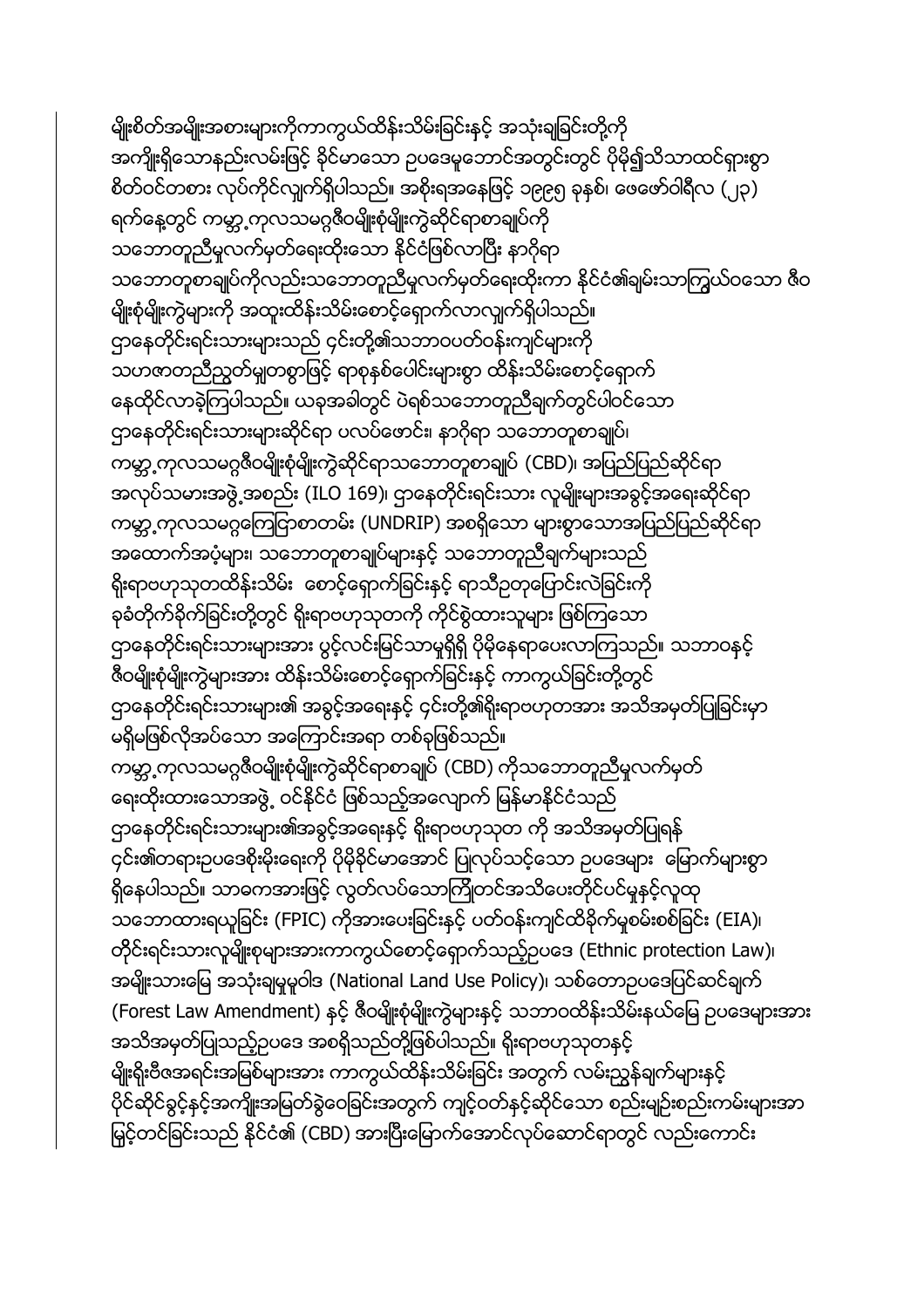မြန်မာနိုင်ငံ၏ လစ်ဟာက္မွာဟနေသော ဥပဒေမူဘောင်များအား ဖြည့်စွက်ရာတွင် လည်းကောင်း များစွာအထောက်အကူပြုပါလိမ့်မည်။

*Objective:*

- *1. To provide awareness raising on CBD, Nagoya Protocol, Access and Benefit sharing Framework and Importance of Traditional Knowledge, ABS Procedures Manual*
- *2. To share update information on the development of Biocultural Community Protocol and Community/ Indigenous Peoples engagement process under the ABS Framework*

*3. To get comments and concerns of Local Communities/ Indigenous Peoples on the ABS national framework related with Traditional Knowledge, Ethical Code of Conducts and so as to reflect in the ABS policy of Myanmar.*

## ရည်ရွယ်ချက်-

၁. နာဂိုရာ သဘောတူစာချုပ်၊ ကမ္ဘာ့့ကုလသမဂ္ဂဇီဝမျိုးစုံမျိုးကွဲဆိုင်ရာသဘောတူစာချုပ် (CBD)၊ ပိုင်ဆိုင်ခွင့်နှင့်အကျိုးအမြတ်ခွဲဝေခြင်းအတွက်မှုဘောင်များ အားသတိပြုမှု မြင့်မားလာစေရန်နှင့် ရိုးရာဗဟုသုတ၊ပိုင်ဆိုင်ခွင် ့နင့်အကျိုးအမြတ်ခွဲဝေခြင်း၏ လုပ်ငန်းဆောင်တာများ၏အရေးပါပုံကိုသိရှိစေရန်။ ၂. ပိုင်ဆိုင်ခွင့်နှင့်အကျိုးအမြတ်ခွဲဝေခြင်း (ABS) မူဘောင်အောက်ရှိ ဇီဝမျိုးစုံမျိုးကွဲဆိုင်ရာ လူထုသဘော တူညီချက်နှင့် လူထု/ ဌာနေတိုင်းရင်းသားများ၏ ဆက်နွယ်မှု ဖွံ့ဖြိုးတိုးတက်ခြင်းများအကြောင်း သတင်းအချက်အလက် မျှဝေခြင်း။ ၃. ဌာနေတိုင်းရင်းသားများ ဖါ ရိုးရာဗဟုသုတ၊ ကျင့်ဝတ်နှင့်ဆိုင်သောစည်းမျဉ်းစည်းကမ်း များနှင့်ဆက်စပ်သော ထင်မြင်ချက်များ နှင့် စိုးရိမ်မှုများကု မြန်မာနိုင်ငံရှိ ပိုင်ဆိုင်ခွင့်နှင့်အကျိုးအမြတ်ခွဲဝေခြင်း (ABS) မူဝါဒတွင် ထင်ဟပ်စေရန်အတွက် အကြံပြုချက်များကို ရယူရန်။

Agenda

2 Day (7-8 June, 2019)

|     | $\epsilon$ Day ( <i>l</i> O Jane), $\epsilon$ 019 |                                                                                         |                                |
|-----|---------------------------------------------------|-----------------------------------------------------------------------------------------|--------------------------------|
| No. | Time                                              | Topic                                                                                   | Who                            |
|     | $9:00 - 9:30$                                     | Explanation of the objectives of the training<br>workshop/ Introduction of Participants | Naw Ei Ei Min/<br><b>POINT</b> |
|     | $9:30 - 10:00$                                    | Background of the Project                                                               | Hla Doi                        |
|     | 10:00-10:15                                       | Tea break/ Photo Session                                                                |                                |
|     | 10:15-11:00                                       | Introduction to Convention on Biological                                                | Singay UNDP                    |
|     | 11:00-11:15                                       | Diversity                                                                               |                                |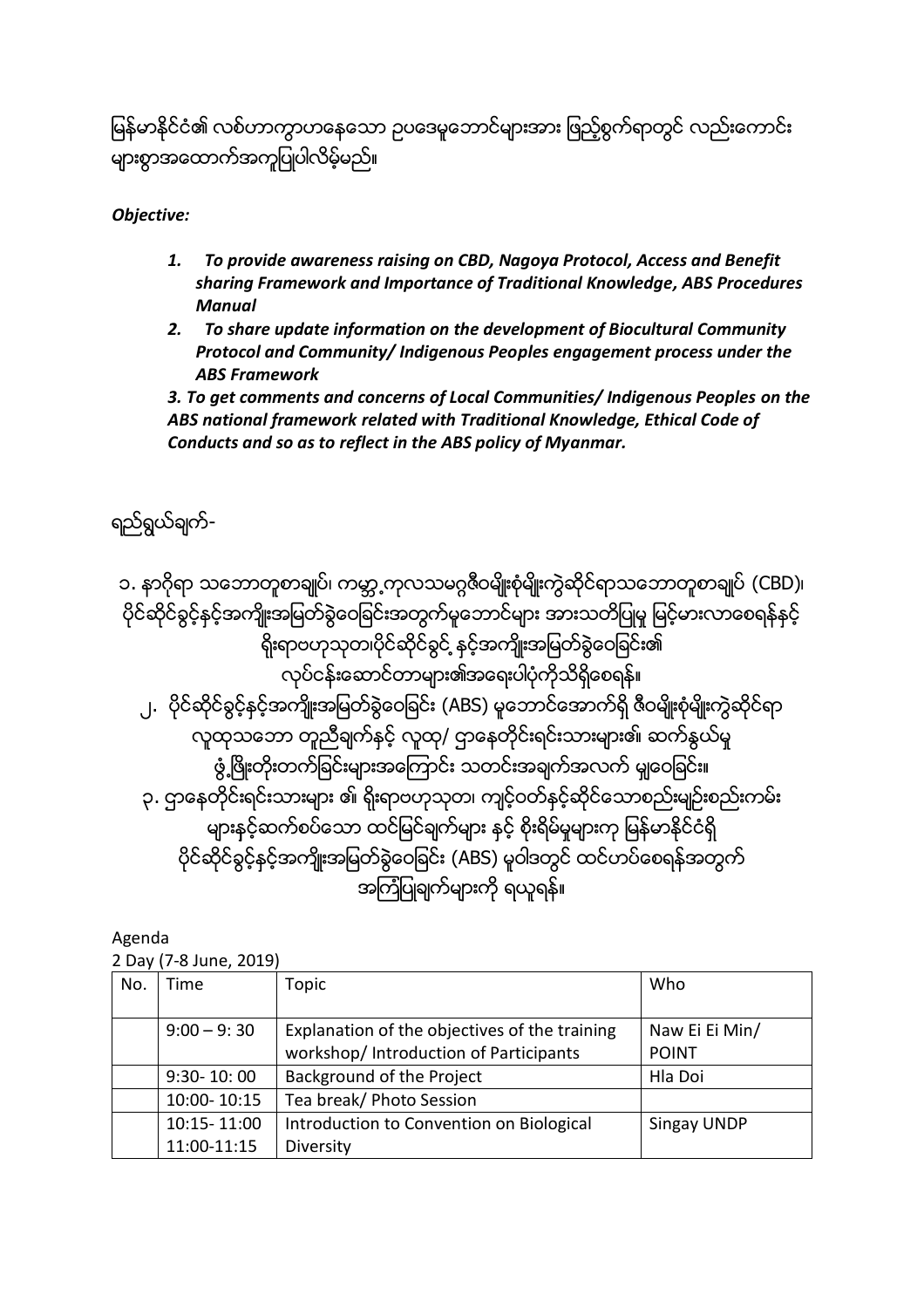|       |                            | Nagoya Protocol and Access and Benefit<br>Sharing                                      |                                                 |
|-------|----------------------------|----------------------------------------------------------------------------------------|-------------------------------------------------|
|       | 11:15-11:45                | ECD work update                                                                        |                                                 |
|       | 11:45-12:00                | <b>Questions and Answer</b>                                                            |                                                 |
|       | 12:00-1:00                 | lunch                                                                                  |                                                 |
|       | $1:00 - 1:30$<br>1:30-1:45 | Kyaut Se Bio-technology (Bio discovery, bio<br>engineering, bio prospecting) current!! | Kyau Se or Yangon<br>Innovation and<br>research |
|       | $1:45-2:15$                | TK Guidelines introduction                                                             | Julia                                           |
|       | $2:15-3:15$                | <b>Group Discussion</b>                                                                | <b>POINT Team</b>                               |
|       | $3:15-3:30$                | <b>Tea Break</b>                                                                       |                                                 |
|       | $3:30 - 4:15$              | <b>Group Presentation and Discussion</b>                                               |                                                 |
|       | $4:15-4:30$                | Wrap Up                                                                                |                                                 |
| Day 2 |                            |                                                                                        |                                                 |
|       | $9:00 - 9:15$              | Recap of Day 1                                                                         |                                                 |
|       | $9:15 - 9:30$              | Research of Youth                                                                      |                                                 |
|       |                            | <b>Traditional Medicine trip</b>                                                       |                                                 |
|       | 9:30-9:45                  | Q&A                                                                                    |                                                 |
|       | 9:45-10:15                 |                                                                                        |                                                 |
|       | 10:30-10:45                | <b>Tea Break</b>                                                                       |                                                 |
|       | 10:45-11:45                | Group work                                                                             |                                                 |
|       | 11:45-12:15                | <b>Group Presentation</b>                                                              |                                                 |
|       | 12:15-1:15                 | Lunch                                                                                  |                                                 |
|       | $1:15-2:15$                | <b>SEED Bank</b>                                                                       |                                                 |
|       |                            | Metta                                                                                  |                                                 |
|       |                            | (20 Min each and Q&A 20                                                                |                                                 |
|       |                            |                                                                                        |                                                 |
|       | $2:15-2:45$                | Presentation on Research Code of Conduct                                               |                                                 |
|       | $2:45-3:30$                | Group work                                                                             |                                                 |
|       |                            |                                                                                        |                                                 |
|       |                            |                                                                                        |                                                 |
|       |                            |                                                                                        |                                                 |
|       |                            |                                                                                        |                                                 |
|       | 3:30-3:45                  | Tea break                                                                              |                                                 |
|       |                            |                                                                                        |                                                 |
|       |                            |                                                                                        |                                                 |
|       |                            |                                                                                        |                                                 |